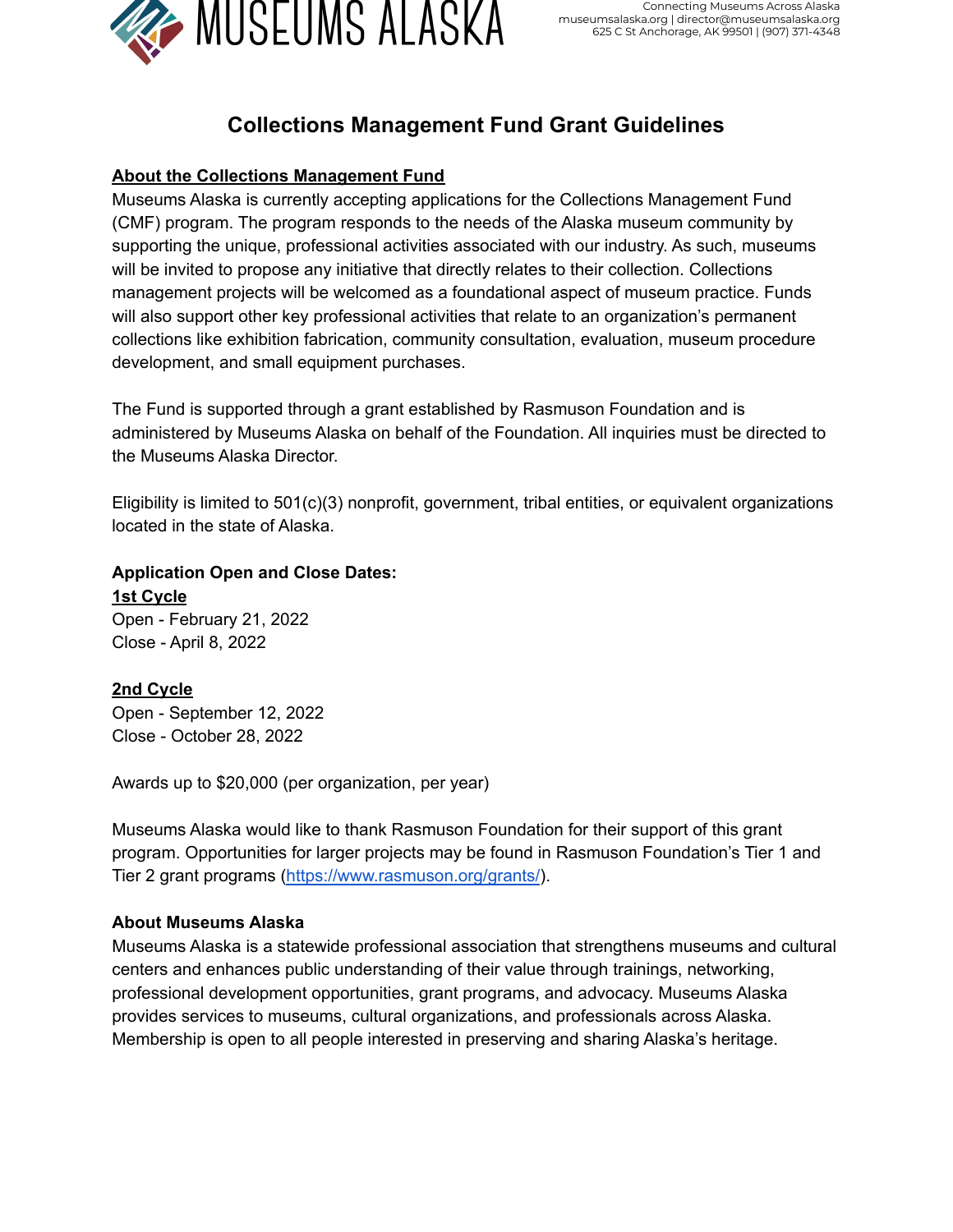Museums Alaska currently administers two grant programs funded by the Rasmuson Foundation: The Alaska Art Fund and the Collections Management Fund. Details on these programs and other resources can be found on the Museums Alaska website at [www.museumsalaska.org.](http://www.museumsalaska.org)

#### **Eligibility & Criteria**

The Collections Management Fund (CMF) is designed to meet museum needs. The program seeks applications from any department for projects and items that relate to collections.

The CMF allows the costs of museum staff time and all reasonable project expenses to be included in funding requests. However, this program does not support institutional overhead.

Applications are accepted from qualified 501(c)(3) nonprofit, government, tribal entities or equivalent organizations that hold collections in the public trust, such as a museum or cultural center. Small, rural-based organizations are encouraged to apply.

Applicants may only apply for one grant per cycle (two grants total per year). Organizations with a funded grant project must complete their project and its final report, before submitting a new application.

Applicants, especially those applying for the first time, are encouraged to discuss their project with the Museums Alaska Director, and to submit a pre-application for peer review. This process will strengthen the application and increase the likelihood of funding.

Individuals, for-profit, and 501(c)(4) or (c)(6) organizations and non-Alaska-based organizations are not eligible for grant funding.

Ineligible projects include:

- Reimbursement of pre-award costs
- Construction
- Pass-throughs, re-granting, or other financial assistance to nonprofits
- Fundraising projects

Applicants should be aware that many of Museums Alaska's board of directors work in the museum field. Members of the board have a duty to disclose any possible conflict of interest. It is the applicant's responsibility to be familiar with the current Museums Alaska board of directors and contact the Program Administrator if a conflict of interest may exist. A current list of the Museums Alaska board of directors can be found on our website ([www.museumsalaska.org\)](http://www.museumsalaska.org/).

Projects in need of large equipment should explore Rasmuson [Foundation's](https://www.rasmuson.org/grants/) Tier 1 and Tier 2 grant [programs.](https://www.rasmuson.org/grants/)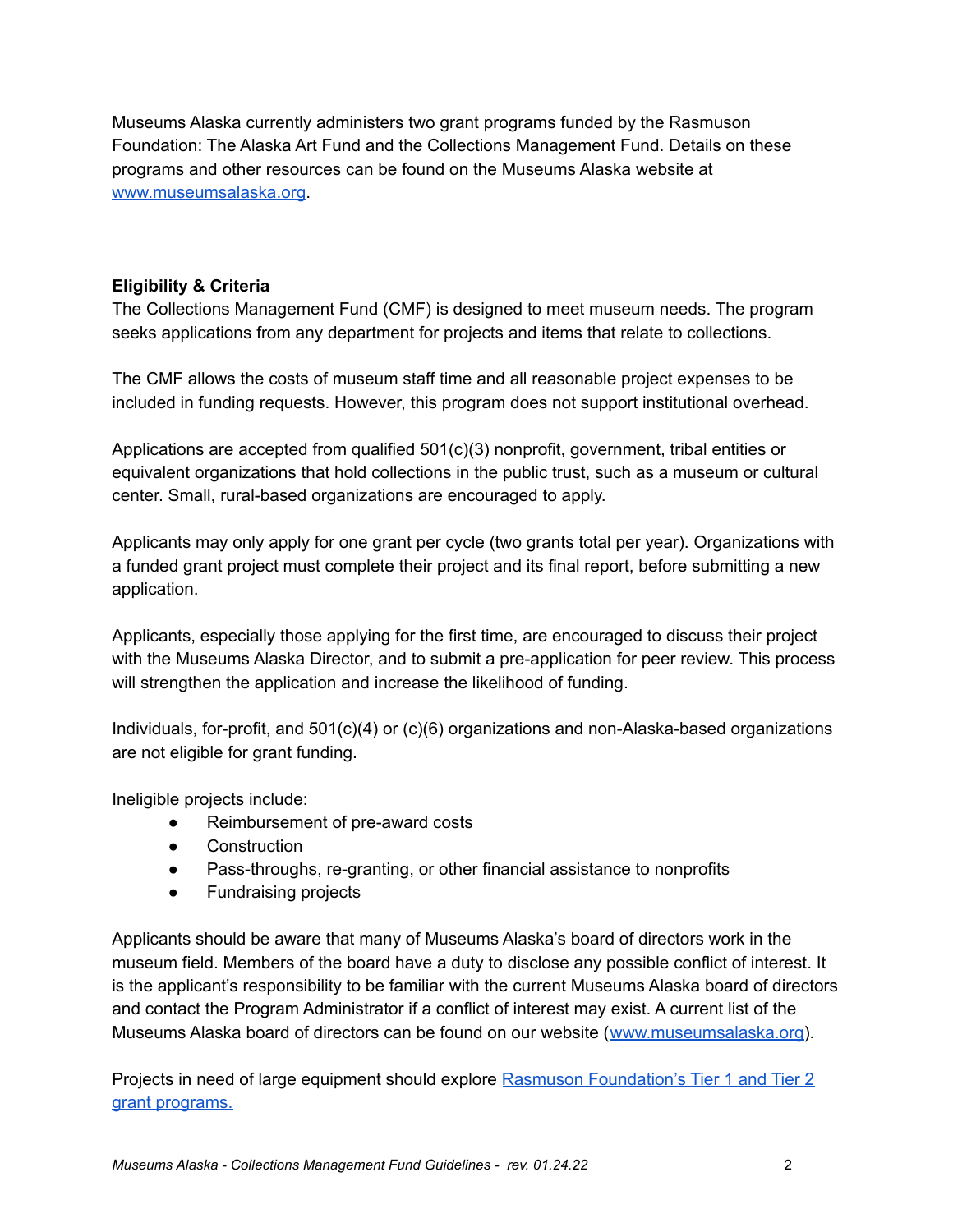If you wish to fund leadership development, organizational development, program development, collaboration and community engagement, and evaluation of organization effectiveness, please apply to Rasmuson Foundation's [Strengthening](https://alaskacf.org/blog/funds/strengthening-organizations/) Organizations Fund managed by the Alaska Community Foundation.

A single application for may incorporate activities in one of the following categories:

#### **Collections Care Projects**

Applicants may request funds for general collections management needs and specific projects. These projects can include requests for the supplies, equipment, and temporary staff needed to support inventory, labeling, rehousing, digitization, conservation, data management, or security projects, or any other work that directly improves the care of museum objects.

Shipping costs for supplies and equipment are eligible grant expenses. Applicants should take advantage of the discounts offered to Museums Alaska members through Gaylord. Supplies for emergency conservation projects will be given priority.

#### **Training**

Applicants may request support for collections-related training of museum staff and community participants like tuition and workshop fees, costs for providing a local training event, and travel, lodging, and food expenses for experts and consultants.

Projects with an emphasis on training staff or community members who can then pass on knowledge (i.e., "train the trainers") are encouraged.

#### **Professional Services**

Applicants may request support to hire collections-related consultants, including conservators, collections care experts, exhibit and graphics designers, coders, web technicians, fabricators, carpenters, electricians, etc. who can provide expertise or services beyond the capacity of staff.

Eligible expenses for contractors are limited to short-term projects, and local hiring is encouraged where appropriate. When hiring an expert from outside Alaska, institutions are encouraged to share expert services among communities. Museums Alaska reserves the right to group like requests into a coordinated tour by a visiting professional.

Projects that are collaborative or cooperative in nature, that benefit multiple Alaskan collecting organizations, are encouraged but not required. Emergency conservation projects will be given priority (following a natural disaster, for example).

## **Exhibitions**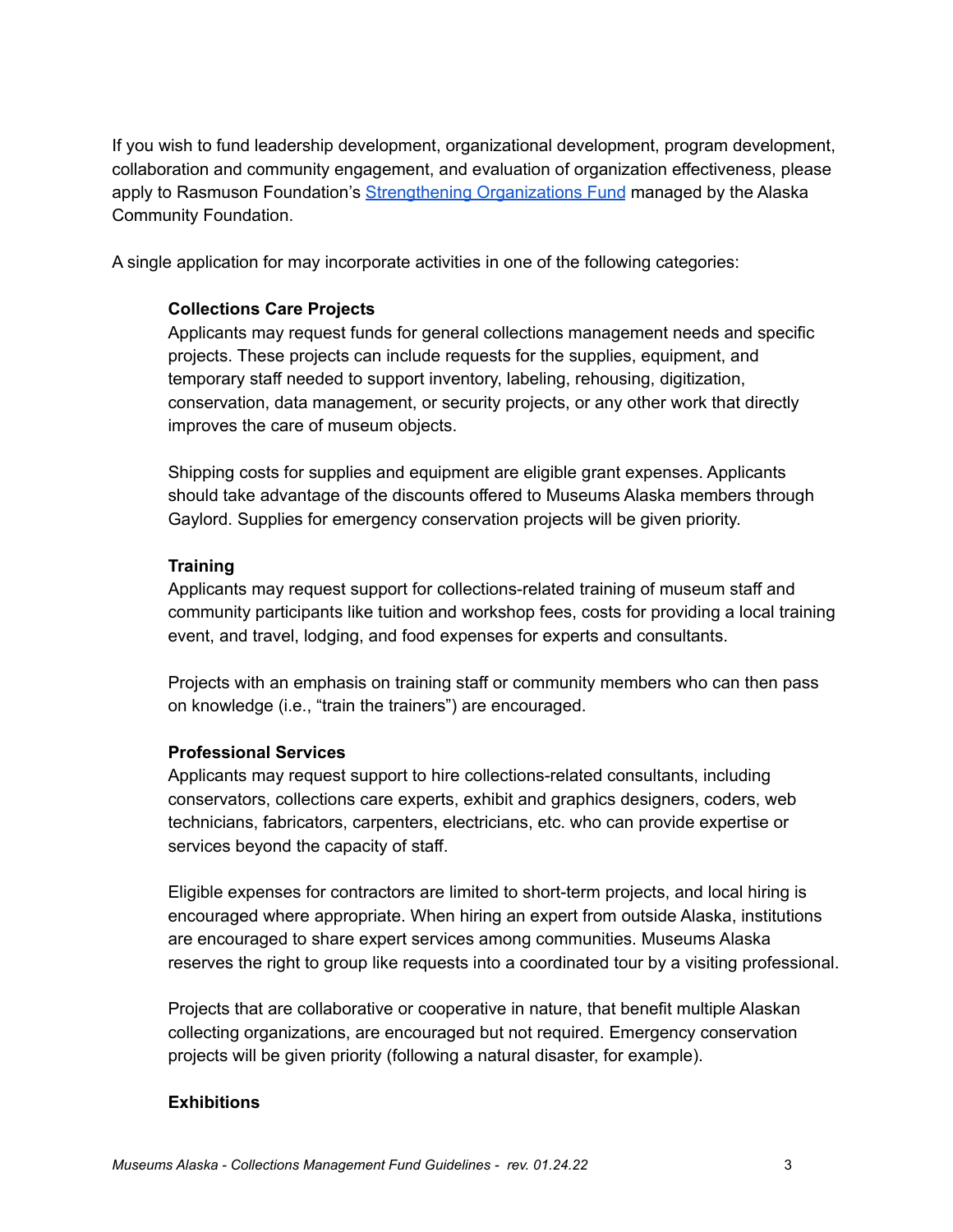Applicants may request support for exhibition development expenses like research, planning, design, fabrication, display furniture, collections conservation, installation, and evaluation.

#### **Programming**

Applicants may request support for public programming expenses related to collections like planning, honorariums, space rental, advertising, small equipment, and supplies.

Fundraising events are not eligible for funding.

#### **Digital Projects**

Applicants may request support for digital project expenses related to collections, like website design and development, app design and development, collections database software and management, video production, audio production, and online programming and exhibits.

#### **Small Equipment Purchases**

Applicants may request support for the purchase of small equipment that is essential to a short- or long-term collections project.

If you are applying to fund: furnishings, appliances, vehicles, technology upgrades, building construction and renovation, medical equipment, sports equipment, scientific equipment, musical instruments, library collections (books and a/v), etc., please first apply for a Rasmuson [Foundation](https://www.rasmuson.org/grants/tier-1-grants/) Tier I grant.

## **Emergency Collections Care Projects**

The Collections Management Fund prioritizes emergency collections care projects. Emergency conservation projects are given priority during normal grant cycles. If an emergency occurs in between cycles, applicants must contact the Museums Alaska Director to discuss their emergency application. Applications must meet the definition of "emergency collections care project" presented below, in addition to the Collections Management Fund guidelines. If funding is available, applicants will be given access to an online emergency application form. After an application is submitted, the Program Administrator will convene an emergency panel of reviewers. Applicants will typically receive a decision on their application within two weeks.

For the purposes of this fund, "emergency collections care project" is defined as meeting both of the below criteria:

- Collections need immediate attention, and time is a factor in the protection of the collection; AND
- Collections are directly impacted by one of the following emergencies:
	- o Federally declared disasters: <https://www.fema.gov/disasters>
	- o Earthquake
	- o Explosion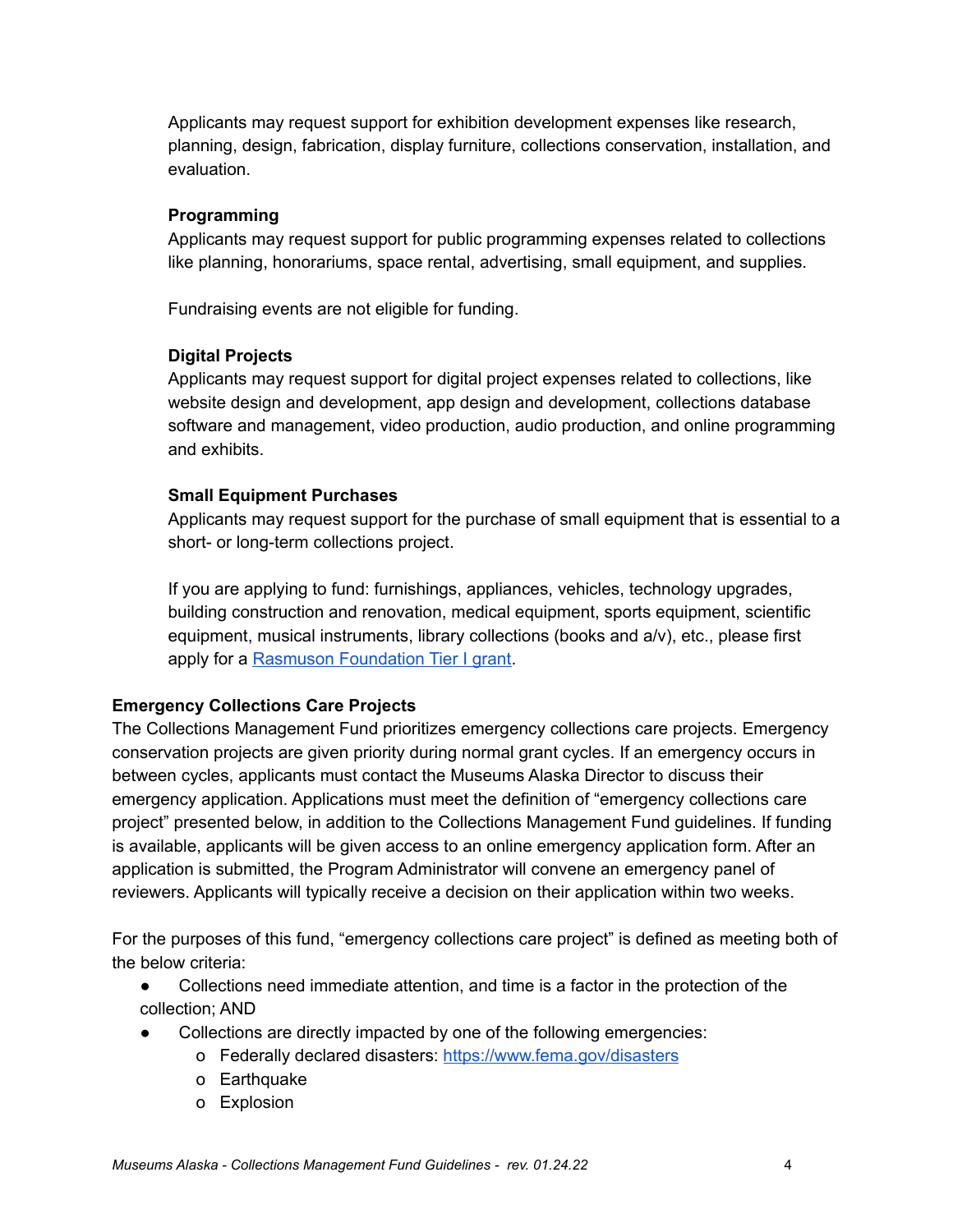- o Fire
- o Hazardous spill
- o Mold or mildew
- o Nuclear disaster
- o Pests
- o Power loss
- o Storm
- o Structural failure
- o Utilities failure
- o Volcanic eruption
- o Water or flooding

# **Project Schedule**

All grant-supported projects must be completed within two years of receipt of grant funds. Applicants should provide a clear schedule for completing their project within this time frame. Grant amounts of up to \$20,000 will be awarded.

## **Supporting Materials**

Price quotes, estimates, and bids for contracted services and/or significant purchases are highly recommended. Supporting materials also encouraged:

- letters of commitment
- recruitment announcements for short-term hires
- temporary position descriptions
- letters of support

## **Application Review/Evaluation**

Applications will be evaluated by a committee of volunteers from Museums Alaska's membership. Volunteers will be selected by the Museums Alaska Director from a list of candidates generated at the Museums Alaska annual meeting and through membership forms. To the extent possible, reviewers will not come from institutions that have submitted an application in a given grant cycle, or will recuse themselves as needed to prevent conflicts of interest.

Reviewers may serve up to three years. Two reviewers will rotate off the committee each year and be replaced by two new reviewers. After a one-year hiatus, a former reviewer may volunteer to serve on the committee again. Alternate reviewers may be appointed by the Project Administrator if needed to complete a grant review.

Applications will be forwarded to the review committee by the Museums Alaska Director only if they are:

- 1. From an organization eligible to apply for funding.
- 2. Complete all required information and attachments are present. An incomplete application from an eligible organization will be returned to the applicant.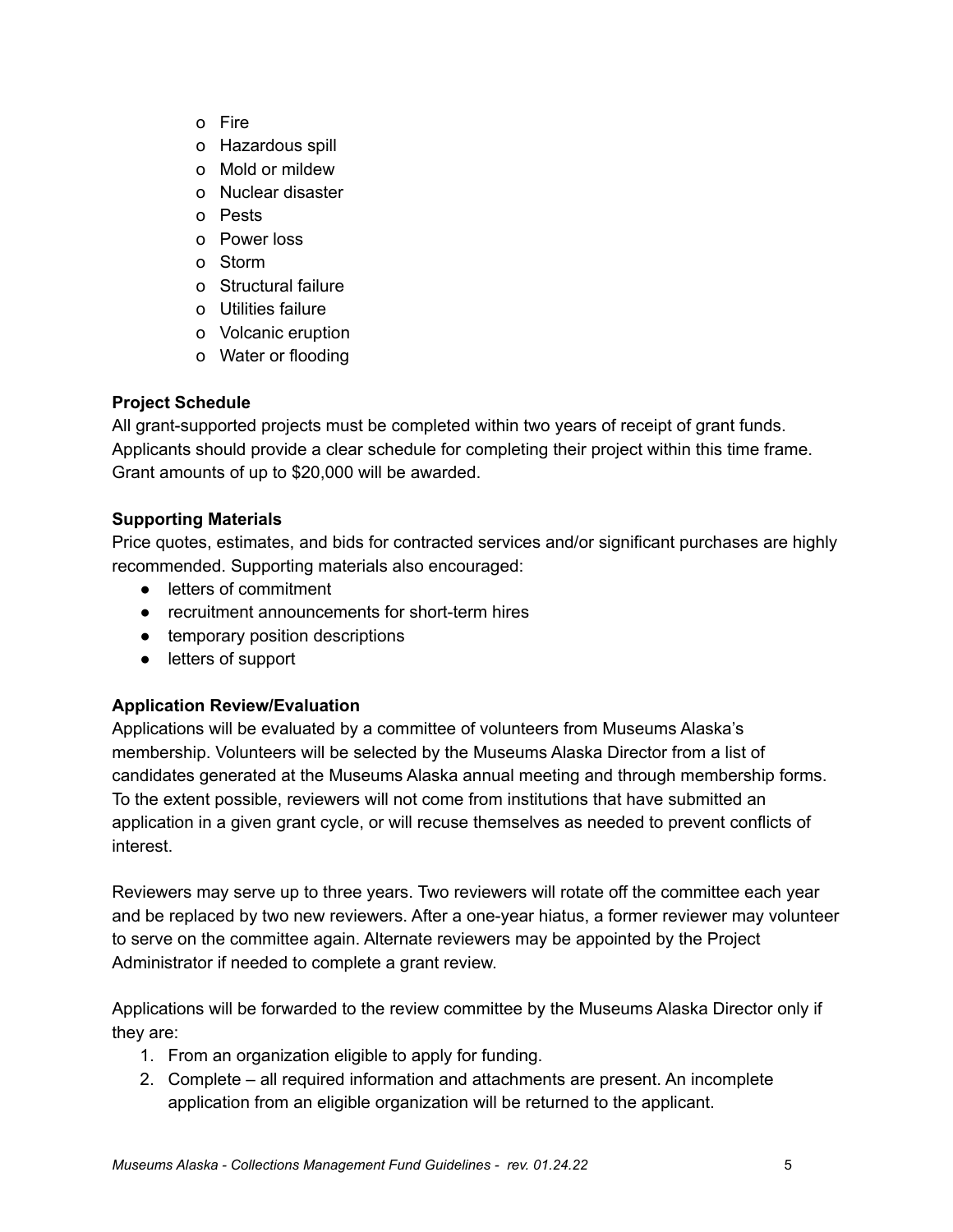3. The project is an eligible activity under the grant guidelines outlined herein.

Applications will be evaluated based on the extent to which:

- 1. The proposal clearly states the organization's need for museum collections funds;
- 2. The project is well-designed with clear and realistic goals and a schedule for completion;
- 3. The application describes how the proposed project will enhance the applicant's ability to deliver programs or services;
- 4. The funding requested is appropriate for the activities proposed;
- 5. The proposed budget is adequately justified and supported by budget narrative;
- 6. The project will have benefits that last beyond the grant term.

Every applicant will be sent an official notice of the award decisions. If a grant has been approved, a Grant Agreement and associated materials are sent. The Grant Agreement sets forth the terms and conditions of the grant. A signature obligates the grant recipient to conduct the project as described in the proposal and to accept the conditions outlined in the Agreement and these Guidelines. With the receipt of the signed agreement, the grant is "activated."

If significant changes need to be made to a project's grant budget and/or program plans, please contact the Museums Alaska Director to discuss prior to making changes.

## **Requirements and Reporting**

Grantees will be required to submit a signed grant agreement prior to the disbursement of funds. A final report will be submitted to Museums Alaska within 30 days of grant end date. A new grant will not be awarded until the prior grant is closed out by submitting a final report.

Museums Alaska reserves the right to require return of funds if it deems that the grantee has not complied with the terms of the grant agreement for use of CMF grant funds, or to comply with any law or regulation affecting the grantee, grant, or Museums Alaska.

## **Acknowledgements**

A museum receiving an award must acknowledge the support of Rasmuson Foundation in its records, in any printed or electronic information materials (catalogs, flyers, websites, etc.) produced to record or promote the project, and in any press release to the museum's local news media announcing the project. **Note:** It is not necessary to issue a press release for every project.

Public acknowledgement of the support of Rasmuson Foundation should be expressed in the following standard format: "Project made possible with the support of the Rasmuson Foundation." **Note**: The assistance of Museums Alaska must be acknowledged in press releases.

## **Proposals**